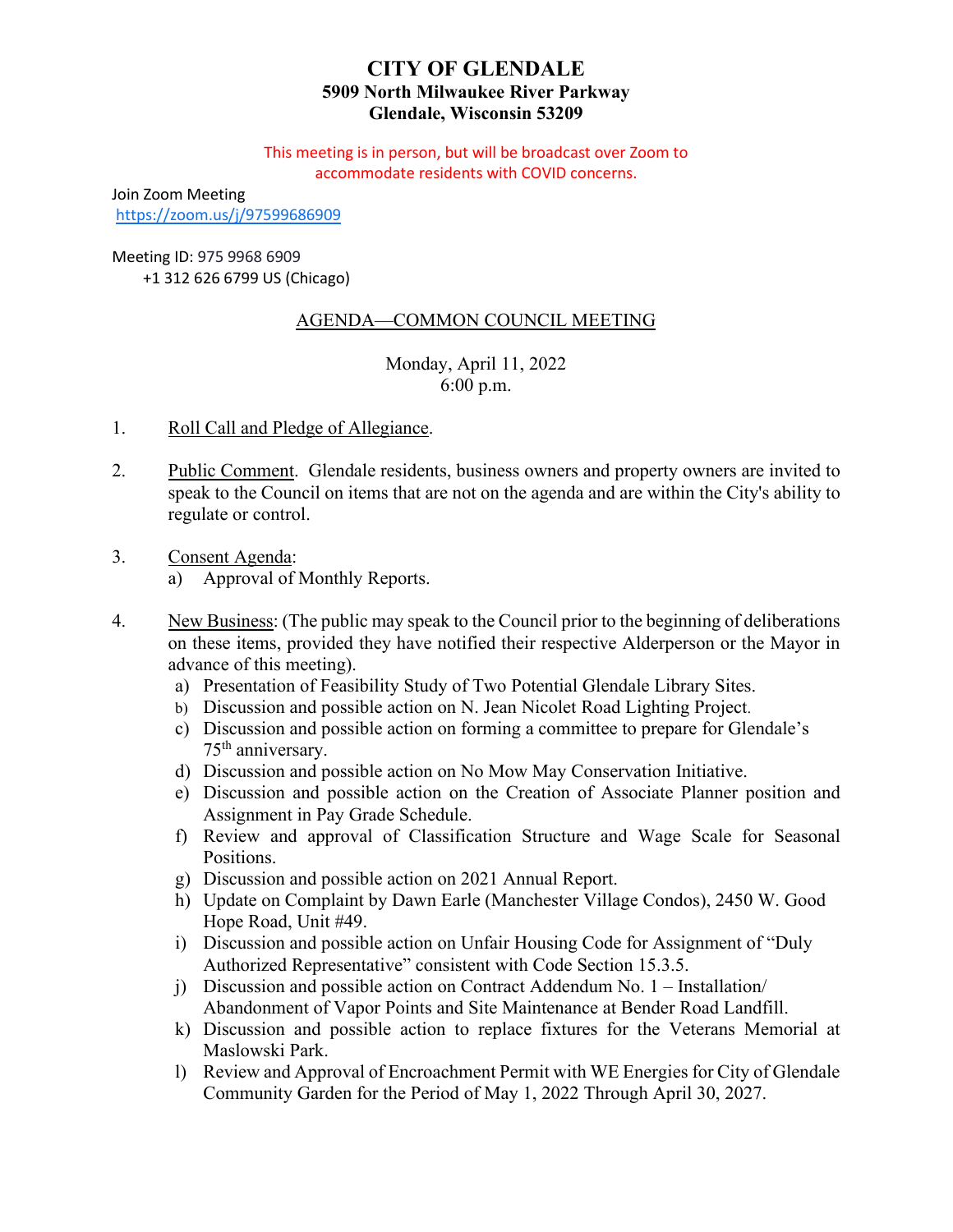- 5. Commission, Committee, Board and Staff Reports: (This is an Opportunity for Council Members to Report on their Respective Committees, Commissions, Boards of which they serve as a Member and Administrator update.)
- 6. The Common Council will convene in Closed Session per Wis. Stats. §19.85(1)(c) to consider the employment, promotion, compensation, or performance evaluation data (Negotiation of City Administrator Employment Agreement).
- 7. Reconvene to Open Session and Regular Order of Business.
- 8. Possible Action on Closed Session Items.
- 9. Adjournment.

Upon reasonable notice, efforts will be made to accommodate the needs of persons with disabilities.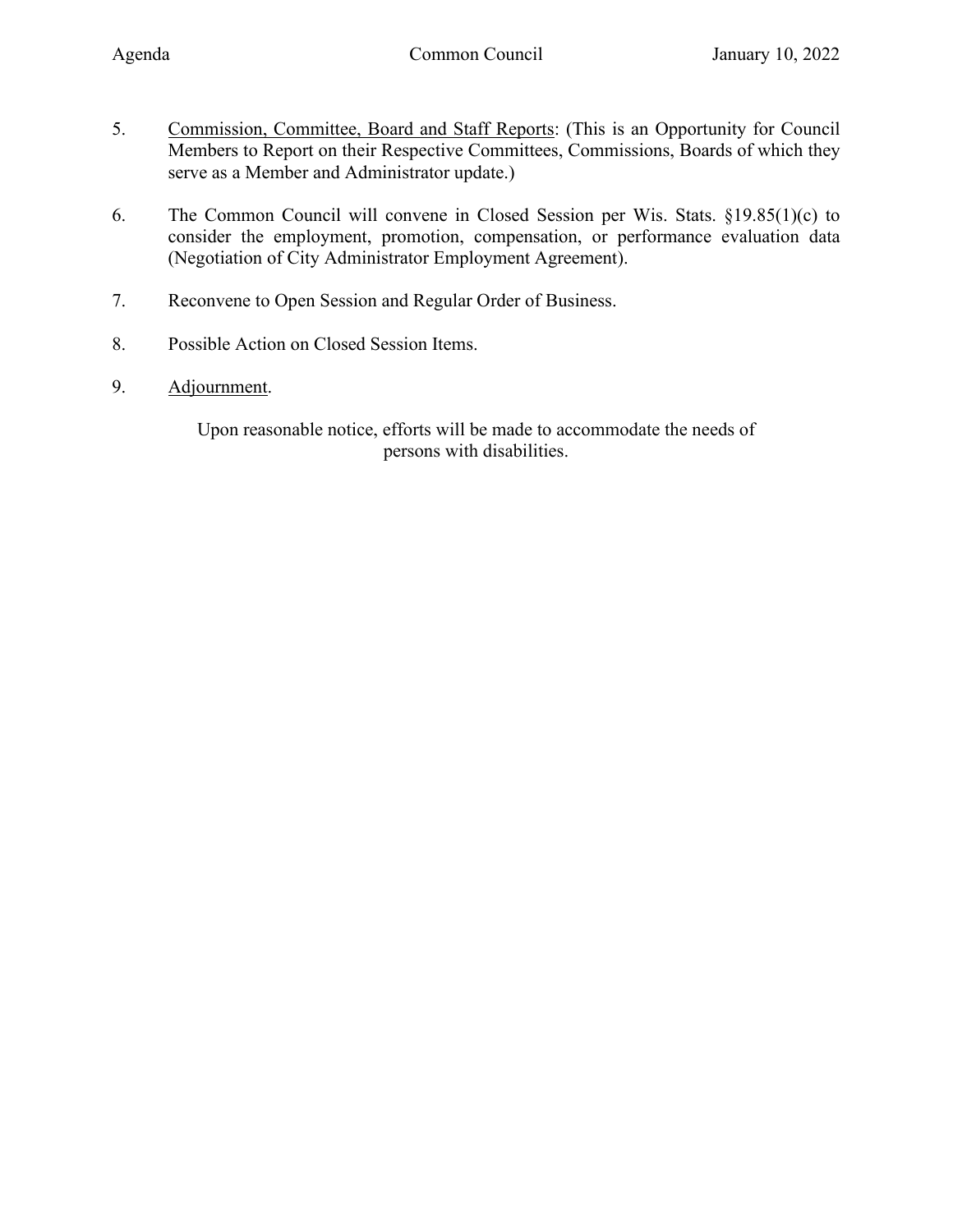# <span id="page-2-0"></span>3A 4/11/2022

# CONSENT AGENDA

a) [Approval of Accounts Payable.](https://www.glendale-wi.org/DocumentCenter/View/2523/Accounts-Payable-Report-for-Council-Meeting-04-11-2022)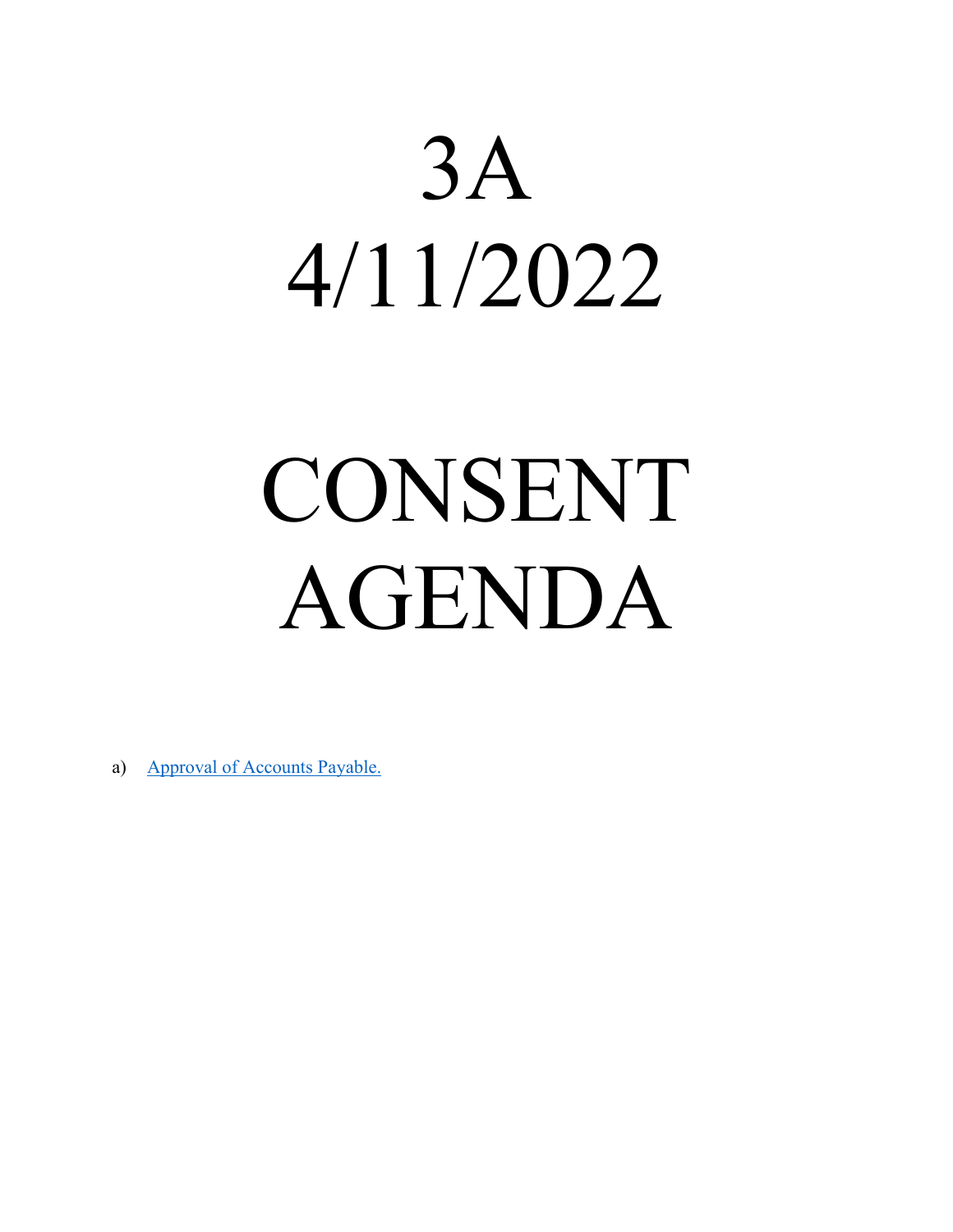4a / 4-7-2022

<span id="page-3-0"></span>

5909 North Milwaukee River Parkway Glendale, WI 53209

| <b>SUBJECT:</b> | Presentation of Feasibility Study of Two Potential Glendale Library Sites |
|-----------------|---------------------------------------------------------------------------|
| <b>FROM:</b>    | Darrell Hofland, Interim City Administrator                               |

# **MEETING DATE:** April 11, 2022

| <b>Budget Summary:</b>      | <b>Capital Projects</b> |
|-----------------------------|-------------------------|
| Budgeted Expenditure:   N/A |                         |
| <b>Budgeted Revenue:</b>    | N/A                     |

# **FISCAL SUMMARY: STATUTORY REFERENCE:**

| <b>Wisconsin Statues:</b> | N/A |
|---------------------------|-----|
| <b>Municipal Code:</b>    | N/A |

# **BACKGROUND/ANALYSIS:**

The Common Council, at its January meeting, awarded a contract with Kueny Architects, Pleasant Prairie, WI for \$7,259 to conduct a feasibility study for the two identified Glendale library sites:

- 7101 Green Bay Avenue
- 6373 N. Jean Nicolet Road

At the April 11 Common Council meeting, representatives of Kueny Architects will make a presentation of their findings.

# **RECOMMENDATION:**

No action recommended.

# **ACTION REQUESTED:**

For informational purposes only.

# **ATTACHMENTS:**

None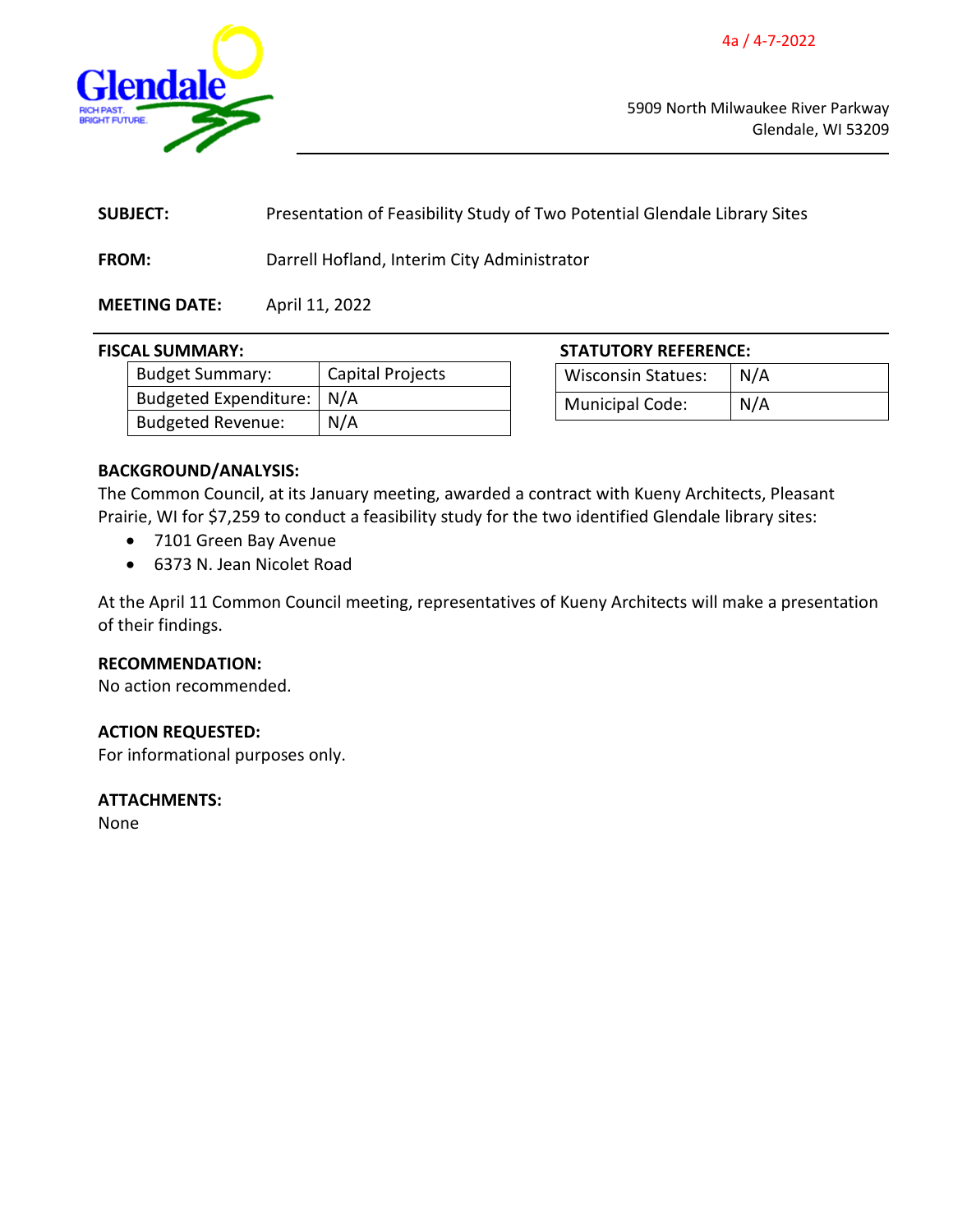4b / 4-7-2022

<span id="page-4-0"></span>

5909 North Milwaukee River Parkway Glendale, WI 53209

**SUBJECT:** Consideration of the installation of lighting along N. Jean Nicolet Road, from W. Fairfield Court to W. Daphne Road in 2024 as part of the Wisconsin Department of Transportation's (WisDOT) I-43 North-South Project.

**FROM:** Charlie Imig, Director of Public Works

# **MEETING DATE:** April 11, 2022

## **FISCAL SUMMARY:**

| <b>Budget Summary:</b>      | <b>Capital Projects Fund</b> |
|-----------------------------|------------------------------|
| Budgeted Expenditure:   N/A |                              |
| <b>Budgeted Revenue:</b>    | N/A                          |

| <b>STATUTORY REFERENCE:</b> |     |
|-----------------------------|-----|
| <b>Wisconsin Statues:</b>   | N/A |
| <b>Municipal Code:</b>      | N/A |

## **BACKGROUND/ANALYSIS:**

WisDOT will be reconstructing the section of N. Jean Nicolet Road from W. Bender Road to north of W. Daphne Road starting in 2023 and in 2024. As part of this project, WisDOT is proposing to construct several noise walls, including one on the west side of I-43, along N. Jean Nicolet Road, between W. Fairfield Court to N. Daphne Road. Additionally, the freeway lighting will be moved from the outside of the road limits to the median.

Currently, N. Jean Nicolet Road does not have lighting from W. Bender Road, north to W. Green Tree Road. Any illumination along that street, currently, is spilled from the I-43 freeway lighting. Once WisDOT's lighting is moved to the median and the noise wall constructed, N. Jean Nicolet Road will become quite dark. This is a concern as the street is currently used by students walking and biking to Nicolet High School and by frequent vehicle traffic.

According to WisDOT officials, the section of N. Jean Nicolet Road from W. Brentwood Lane to north of W. Daphne Road will be constructed in 2024 (see attached document). If the lighting ends (or starts) at W. Brentwood Lane, it would all get constructed in 2024. The section of N. Jean Nicolet Road from W. Bender Road to W. Brentwood Lane will get constructed in the summer/fall of 2023. Depending on where the lighting starts (Fairfield Court or Brentwood Lane), some of it could get constructed in 2023.

The WisDOT official further stated that their invoices typically lag construction by at least a couple of months. Since they are not funding any of the lighting and with N. Jean Nicolet Road being a local street, these costs would be 100 percent Glendale's responsibility.

Subsequently, Staff asked WisDOT to provide a cost estimate for the installation of lighting. Their lighting designer was able to put together estimates for the potential lighting. This section of N. Jean Nicolet Road from the UPRR bridge to N. Daphne Road is about 2200 feet long. If decorative lighting (Gardco – similar to W. Bender Road from N. Green Avenue to N. Flint Road, which is the only other non-commercial location of decorative lighting) were installed, WisDOT estimates that it would be approximately \$175,000. Standard lighting (Cobra – similar to N. Port Washington Road, north of W. Daphne Road and what will be installed on N. Port Washington Road from the UPRR bridge north to W. Daphne Road as part of the I-43 North-South project) would be approximately \$150,000. This would include the photometric analysis, design, plan preparation, miscellaneous quantities and QA/QC.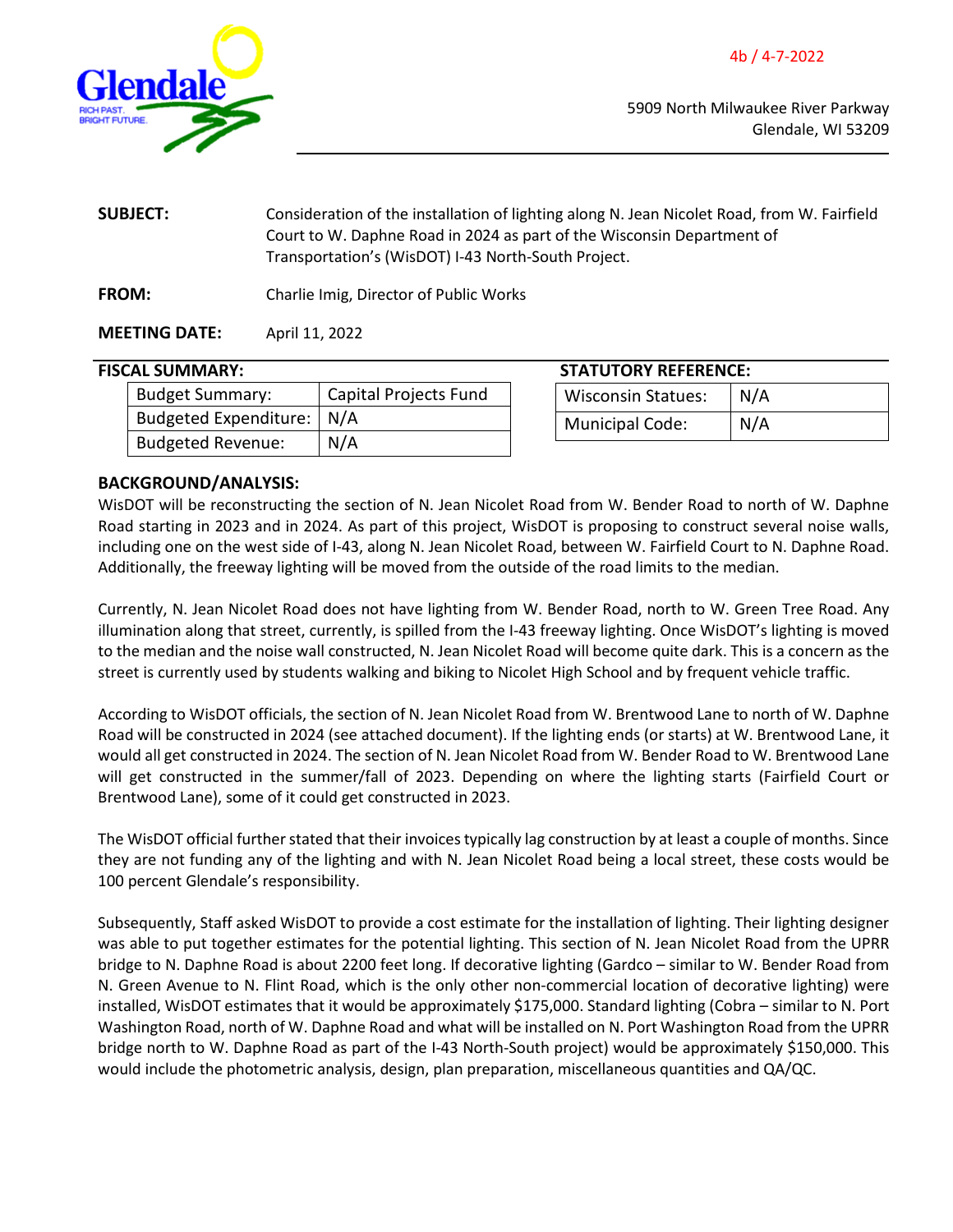

# **RECOMMENDATION:**

Staff is recommending that the City of Glendale agree to fund lighting along N. Jean Nicolet Road as part of the I-43 North-South project. Additionally, Staff is recommending the installation of standard lighting in the amount of \$150,000. This would match what will be installed on N. Port Washington Road from the UPRR bridge north to W. Daphne Road as part of the I-43 North-South project.

The resulting option as approved by the Council will be included in the 2024 Capital Improvement Program and Annual Budget.

# **ACTION REQUESTED:**

Motion to approve the installation of standard lighting along N. Jean Nicolet Road, from W. Fairfield Court to W. Daphne Road in 2024 as part of the Wisconsin Department of Transportation's (WisDOT) I-43 North-South Project, in the amount of \$150,000 and to direct staff to include sufficient funding in the 2024 budget.

# **ATTACHMENTS:**

1. [WisDOT N. Jean Nicolet Road Staging Exhibit](https://www.glendale-wi.org/DocumentCenter/View/2529/WisDOT-JeanNicolet-Staging-Exhibit)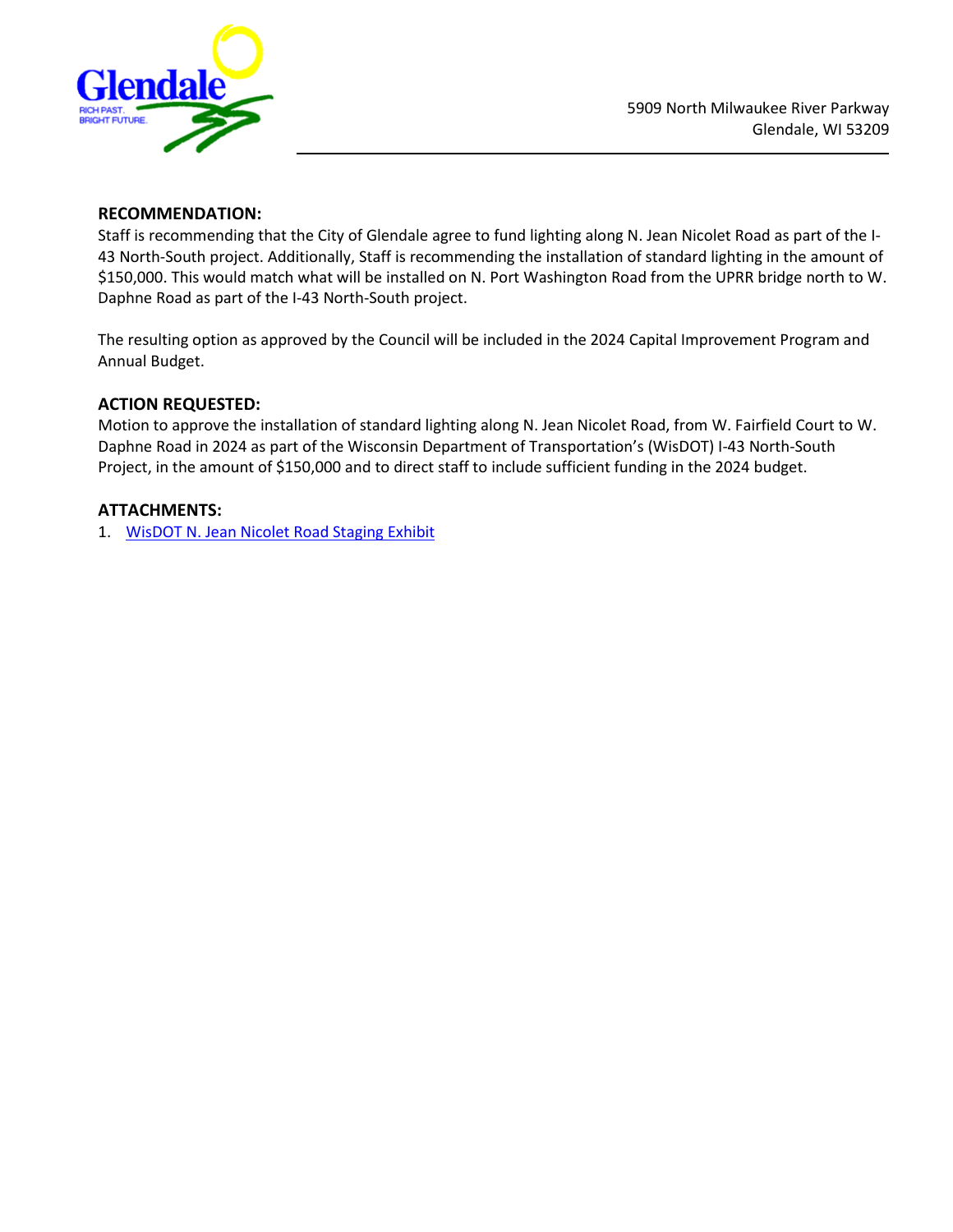4c / 4-7-2022

<span id="page-6-0"></span>

5909 North Milwaukee River Parkway Glendale, WI 53209

| <b>SUBJECT:</b> | Discussion and possible action on forming a committee to prepare for Glendale's<br>75th anniversary. |
|-----------------|------------------------------------------------------------------------------------------------------|
| <b>FROM:</b>    | Bryan Kennedy, Mayor                                                                                 |

**MEETING DATE:** April 11, 2022

| <b>Budget Summary:</b>       | N/A |
|------------------------------|-----|
| <b>Budgeted Expenditure:</b> | N/A |
| <b>Budgeted Revenue:</b>     | N/A |
|                              |     |

**FISCAL SUMMARY: STATUTORY REFERENCE:**

| <b>Wisconsin Statues:</b> | N/A |
|---------------------------|-----|
| Municipal Code:           | N/A |

## **BACKGROUND/ANALYSIS:**

In 2025, the City of Glendale will celebrate its 75th anniversary as a chartered city.

In 2000, for the city's 50th anniversary, the Common Council established a committee to organize festivities for the 50th. That committee commissioned a book about Glendale and planned a multi-day carnival around the 4th of July, that became known as Glendale Days.

It is time to establish a committee to begin plans for the 75th anniversary. While most plans will be finalized in 2024, some items may require several years of lead time to organize and develop.

## **RECOMMENDATION:**

Mayor recommends the Council establishes a Glendale 75th anniversary committee, directs the Mayor to bring forward in the coming months appointees to that committee, and directs the City Administrator to assign staff assistance to the committee.

## **ACTION REQUESTED:**

Motion to establish a Glendale 75th anniversary committee, direct the Mayor to bring forward in the coming months appointees to that committee, and direct the City Administrator to assign staff assistance to the committee.

**ATTACHMENTS:** None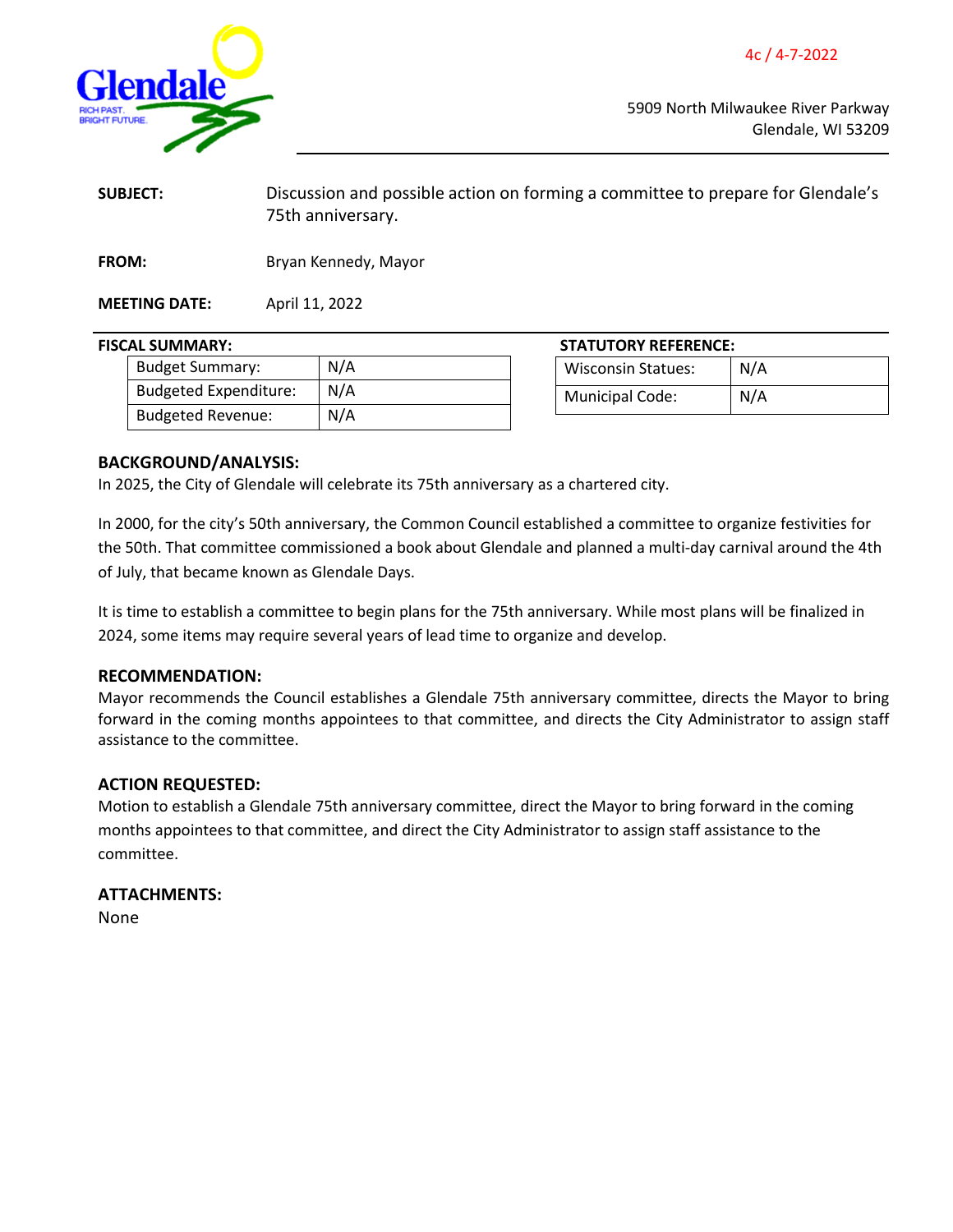4d / 4-7-2022

<span id="page-7-0"></span>

5909 North Milwaukee River Parkway Glendale, WI 53209

| <b>SUBJECT:</b>      | Discussion and possible action on No Mow May Conservation Initiative in<br>Glendale. |
|----------------------|--------------------------------------------------------------------------------------|
| <b>FROM:</b>         | Charlie Imig, Director of Public Works                                               |
| <b>MEETING DATE:</b> | April 11, 2022                                                                       |

| <b>Budget Summary:</b>       | N/A |
|------------------------------|-----|
| <b>Budgeted Expenditure:</b> | N/A |
| <b>Budgeted Revenue:</b>     | N/A |
|                              |     |

## **FISCAL SUMMARY: STATUTORY REFERENCE:**

| <b>Wisconsin Statues:</b> | N/A |
|---------------------------|-----|
| <b>Municipal Code:</b>    | N/A |

# **BACKGROUND/ANALYSIS:**

Mayor Kennedy will lead discussion regarding the City of Glendale's participation in the No Mow May conservation initiative. No Mow May is a conservation initiative which encourages property owners to grow longer grass for the month of May, creating habitat and forage for early season pollinators.

Under No Mow May, communities suspend the enforcement of their lawn and weed ordinances for the month, thus allowing property owners to delay lawn care as a way to promote pollinator-friendly habitat early in the growing season. Private property owners' participation is voluntary.

Similar to other participating No Mow May municipalities, the City of Glendale can suspend mowing of grass on City-owned land. Please note that the City is currently under contract with a landscaping firm to mow and maintain the City's grass medians. However, the City can suspend mowing of grass on Cityowned *park land* (excluding sports facilities/fields) in May.

## **RECOMMENDATION:**

Staff recommends the City's participation and promotion of No Mow May conservation initiative, effective in 2022.

# **ACTION REQUESTED:**

Motion to direct City staff to not enforce mowing requirements in May 2022 for those residents who wish to participate in No Mow May (with all properties in full compliance by June 7, 2022), and direct staff to develop a plan for citywide No Mow May implementation in 2023.

## **ATTACHMENTS:**

None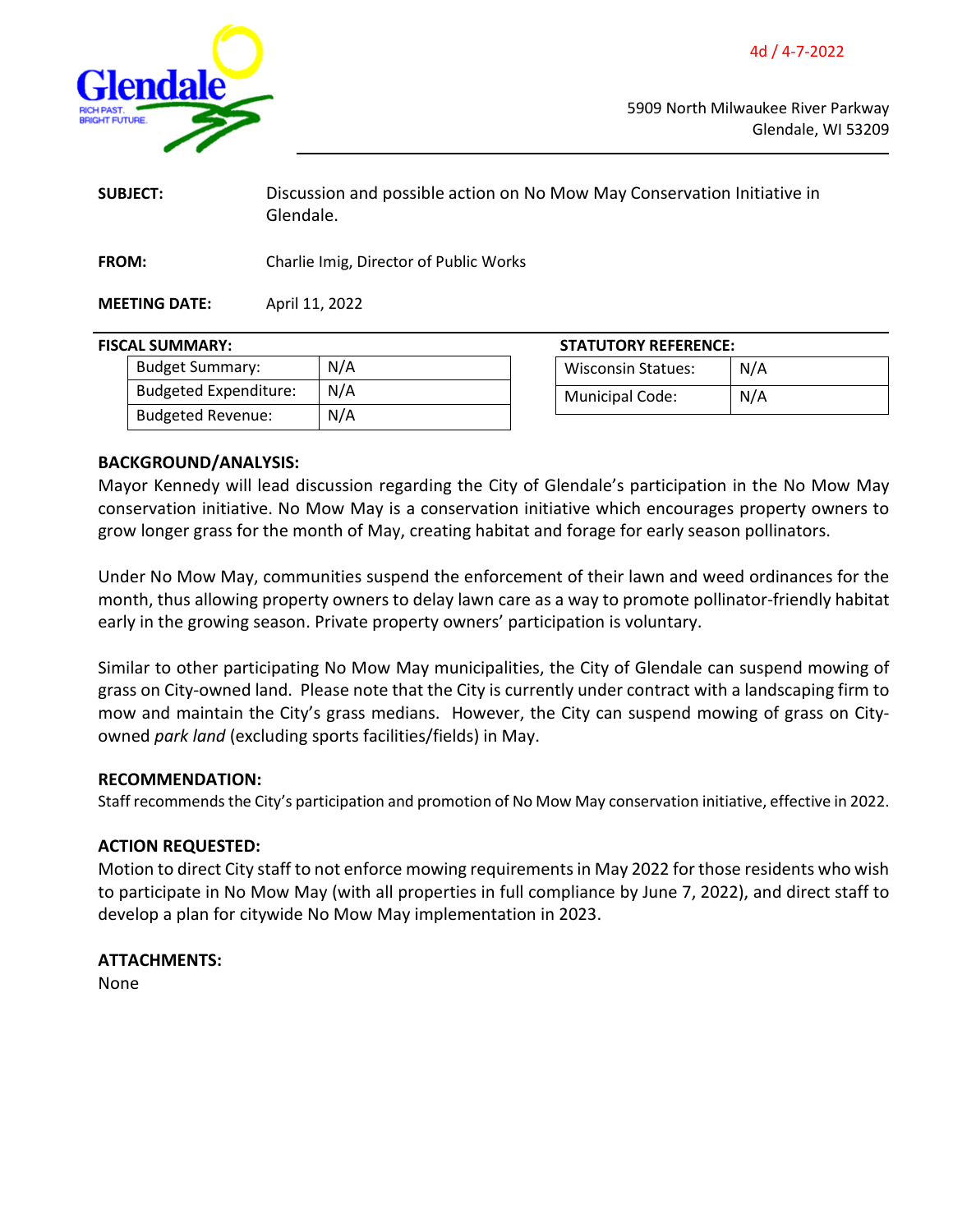<span id="page-8-0"></span>

| <b>SUBJECT:</b>      | Review and approval of City of Glendale Associate Planner Job Description and 2022<br>Wage Scale Placement |
|----------------------|------------------------------------------------------------------------------------------------------------|
| <b>FROM:</b>         | Jessica Ballweg, Payroll Benefits Specialist                                                               |
| <b>MEETING DATE:</b> | April 11, 2022                                                                                             |

| <b>Budget Summary:</b>      | N/A |
|-----------------------------|-----|
| Budgeted Expenditure:   N/A |     |
| <b>Budgeted Revenue:</b>    | N/A |

#### **FISCAL SUMMARY: STATUTORY REFERENCE:**

| <b>Wisconsin Statues:</b> | N/A |
|---------------------------|-----|
| Municipal Code:           | N/A |

## **BACKGROUND/ANALYSIS:**

The City of Glendale is currently looking to recruit an Associate Planner in the Community Development Department. The prior employee in the Floodplain Manager/Associate Planner position who assisted in the Community Development Department had unspecified job duties, no formal job description, or specified wage scale/pay grade placement. Discussion between the Interim City Administrator, Community Development Director, and Human Resources led to the creation of an Associate Planner job description with a non-exempt Pay Grade 3 assignment. The initial hiring pay range for Pay Grade 3 is \$22.74 - \$25.98 (Minimum – Step 6) per hour based on position expectations and candidate qualifications.

#### **RECOMMENDATION:**

Staff recommends approval of a proposed Associate Planner Job Description with position placement in Pay Grade 3 of Salary Schedule.

## **ACTION REQUESTED:**

Motion to authorize City of Glendale Associate Planner Job Description with position placement in Pay Grade 3 of Salary Schedule.

#### **ATTACHMENTS:**

- 1. [Proposed City of Glendale Associate](https://www.glendale-wi.org/DocumentCenter/View/2526/Attachment---Job-Description-Associate-Planner-) [Planner Job Description](https://www.glendale-wi.org/DocumentCenter/View/2526/Attachment---Job-Description-Associate-Planner-)
- 2. [City of Glendale 2022 Salary Schedule](https://www.glendale-wi.org/DocumentCenter/View/2524/Attachment---2022-Salary-Schedule)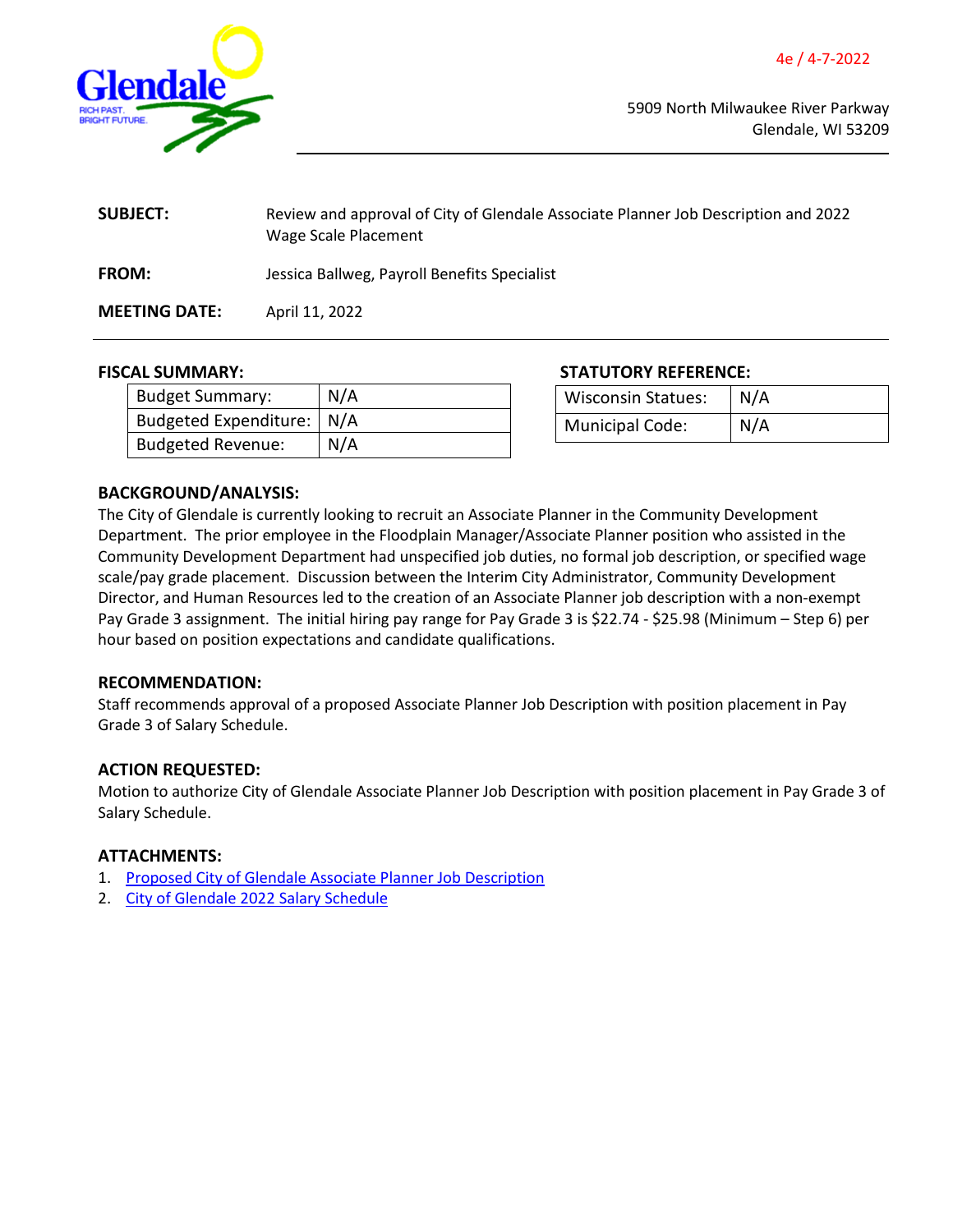

<span id="page-9-0"></span>

| <b>SUBJECT:</b>      | Review and approval of Classification Structure and Wage Scale for Seasonal Positions. |  |
|----------------------|----------------------------------------------------------------------------------------|--|
| <b>FROM:</b>         | Jessica Ballweg, Payroll Benefit Specialist                                            |  |
| <b>MEETING DATE:</b> | April 11, 2022                                                                         |  |

| <b>Budget Summary:</b>      | N/A |
|-----------------------------|-----|
| Budgeted Expenditure:   N/A |     |
| <b>Budgeted Revenue:</b>    | N/A |

## **FISCAL SUMMARY: STATUTORY REFERENCE:**

| <b>Wisconsin Statues:</b> | N/A |
|---------------------------|-----|
| <b>Municipal Code:</b>    | N/A |

## **BACKGROUND/ANALYSIS:**

The City of Glendale currently staffs the following seasonal positions with the following rate of pay:

- Election Inspector: \$12.36 per hour
- Chief Inspector: \$15.45 per hour
- Department of Public Works Seasonal Laborer: \$13.00 per hour start with \$0.25 per year increase.
- Park Concession Seasonal Laborer: \$13.00 per hour with \$0.25 per year increase.

In effort to recruit candidates and retain seasonal staff, it is essential to create a Classification Structure and Wage Scale for seasonal positions. The Wage Scale also includes future step increases for employees who are employed with the city for more than one year.

The fiscal impact in 2022 for the recommended wage increases is as follows for three affected departmental budgets:

| <b>Department</b>         | 2022 Budget: Part-Time    | <b>2022 Estimated: Part-Time Salaries</b> | <b>Estimated 2022</b> |
|---------------------------|---------------------------|-------------------------------------------|-----------------------|
|                           | <b>Salaries and Wages</b> | and Wages (With Increase)                 | <b>Budget Impact</b>  |
| City Clerk                | \$20,500                  | \$27,765                                  | \$7,265               |
| Public Works-             | \$25,000                  | \$26,700                                  | \$1,700               |
| Roadside Maintenance      |                           |                                           |                       |
| Special Revenue Fund -    | \$20,000                  | \$18,918                                  | $-51,082$             |
| <b>REM Community Park</b> |                           |                                           |                       |

Please note that the 2022 impact to the City Clerk's budget is reflective of four planned elections. In "odd" number calendar years, the number of elections is typically two. Staff will present at a future Council meeting a budget amendment to transfer \$7,265 from General Fund - Contingency to General Fund – City Clerk budget.

For the shortfall of \$1,700 in the General Fund – Public Work (Roadside Maintenance) budget, this amount will be offset by the payroll reduction of \$9,138 due to a position vacancy in the General Fund – Public Works (Streets and Alley Maintenance) budget.

#### **RECOMMENDATION:**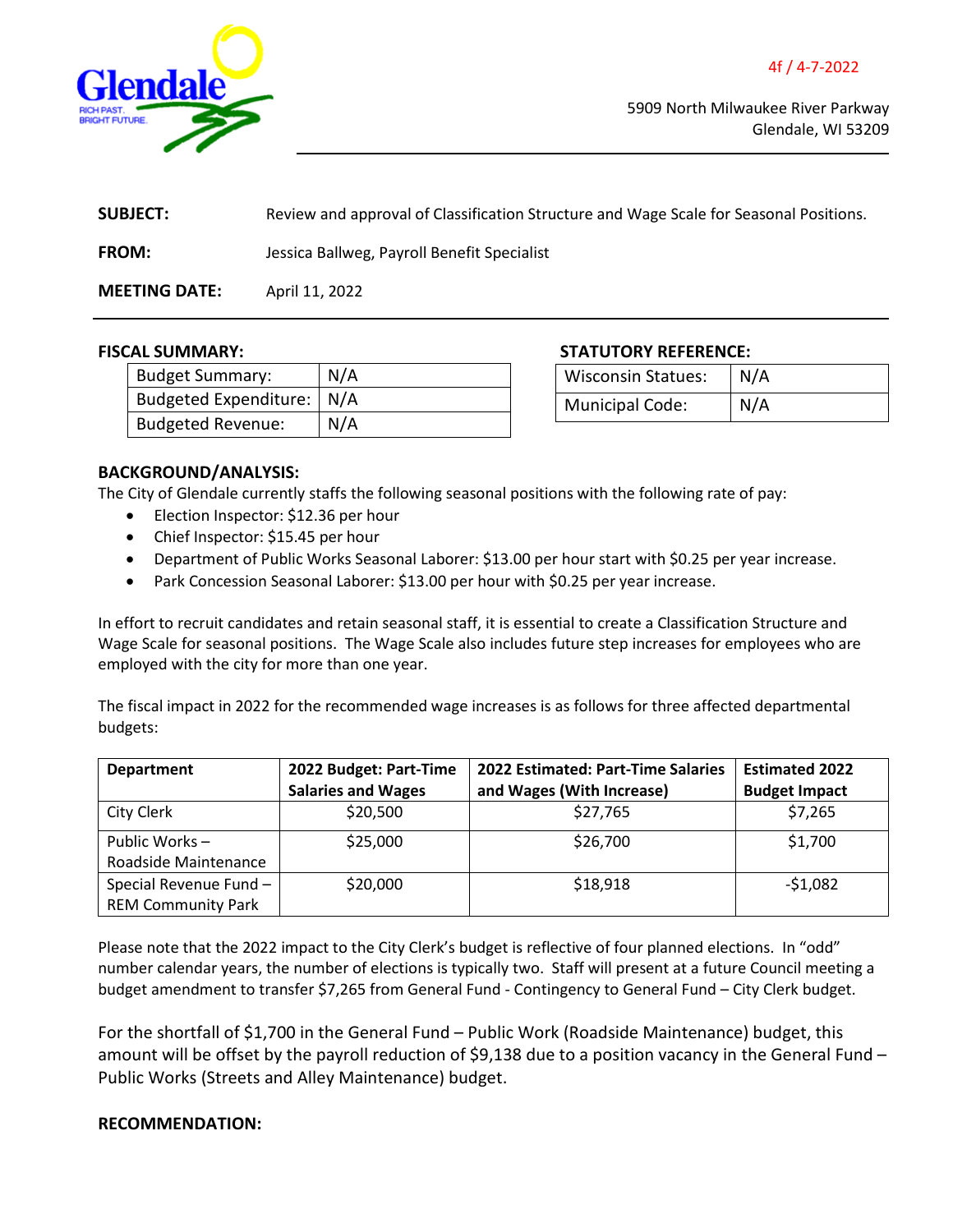

Staff recommends a proposed Classification Structure and Wage Scale with annual step increases for seasonal positions.

# **ACTION REQUESTED:**

Motion to authorize a Classification Structure and Wage Scale with annual step increases for Seasonal Positions.

# **ATTACHMENTS:**

1. [Proposed City of Glendale Classification](https://www.glendale-wi.org/DocumentCenter/View/2525/Attachment---2022-Seasonal-Wage-Scale) Structure and 2022 Wage Scale for Seasonal Position[s.](https://www.glendale-wi.org/DocumentCenter/View/2525/Attachment---2022-Seasonal-Wage-Scale)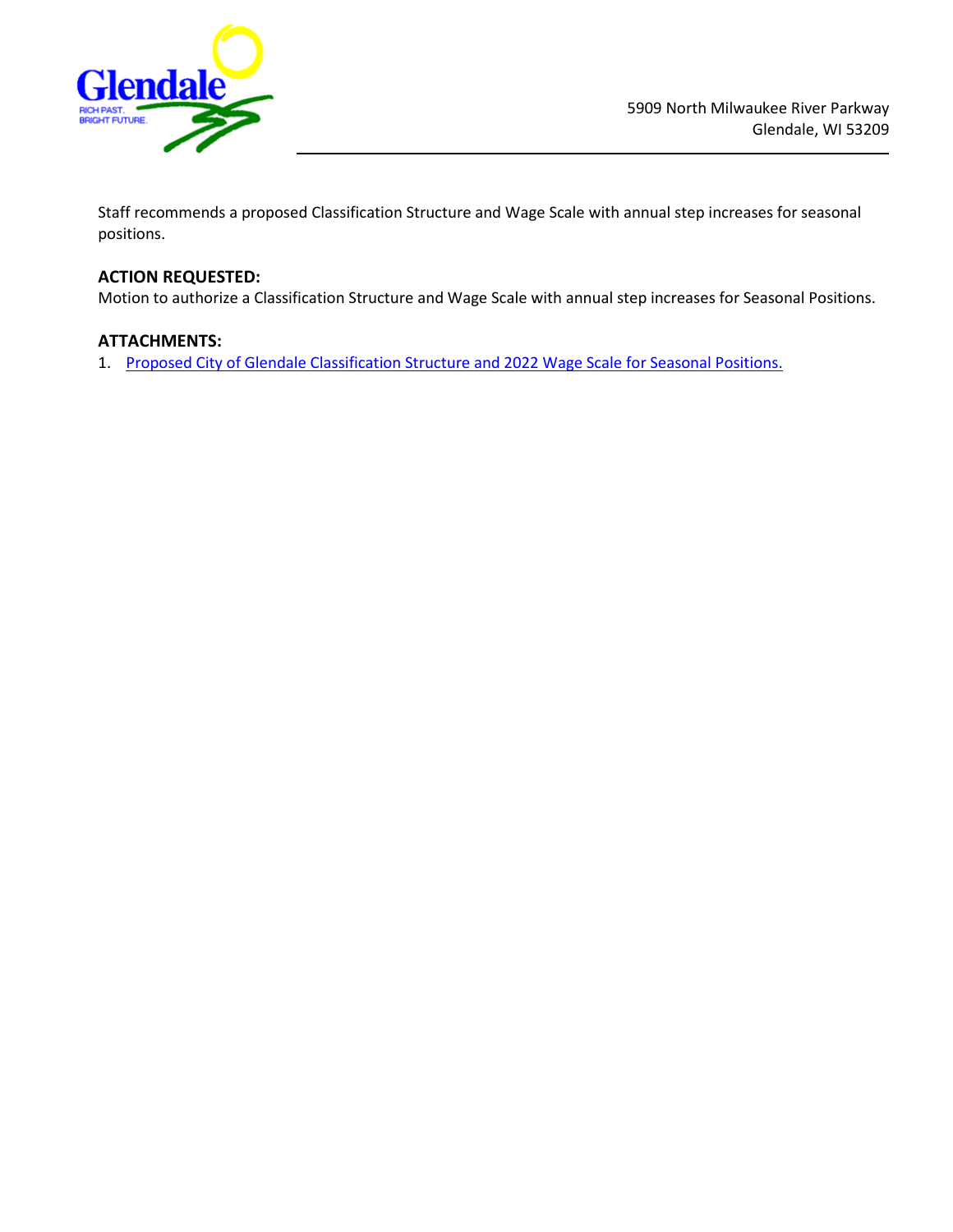

<span id="page-11-0"></span>

| <b>SUBJECT:</b> | Filing of 2021 Annual Report. |
|-----------------|-------------------------------|
|-----------------|-------------------------------|

**FROM:** Darrell Hofland, Interim City Administrator

**MEETING DATE:** April 11, 2021

| <b>Budget Summary:</b>       | N/A |
|------------------------------|-----|
| <b>Budgeted Expenditure:</b> | N/A |
| <b>Budgeted Revenue:</b>     | N/A |

**FISCAL SUMMARY: STATUTORY REFERENCE:**

| <b>Wisconsin Statues:</b> | N/A |
|---------------------------|-----|
| Municipal Code:           | N/A |

# **BACKGROUND/ANALYSIS:**

Attached is the 2021 Annual Report.

# **RECOMMENDATION:**

Upon Council approval, the report will be posted on the website with past annual reports. It will also be distributed to all committee and commission members.

# **ACTION REQUESTED:**

Motion to place the 2021 Annual Report on file.

# **ATTACHMENTS:**

1. [2021 Annual Report.](https://www.glendale-wi.org/DocumentCenter/View/2531/2021-Annual-Report---CC-Packet)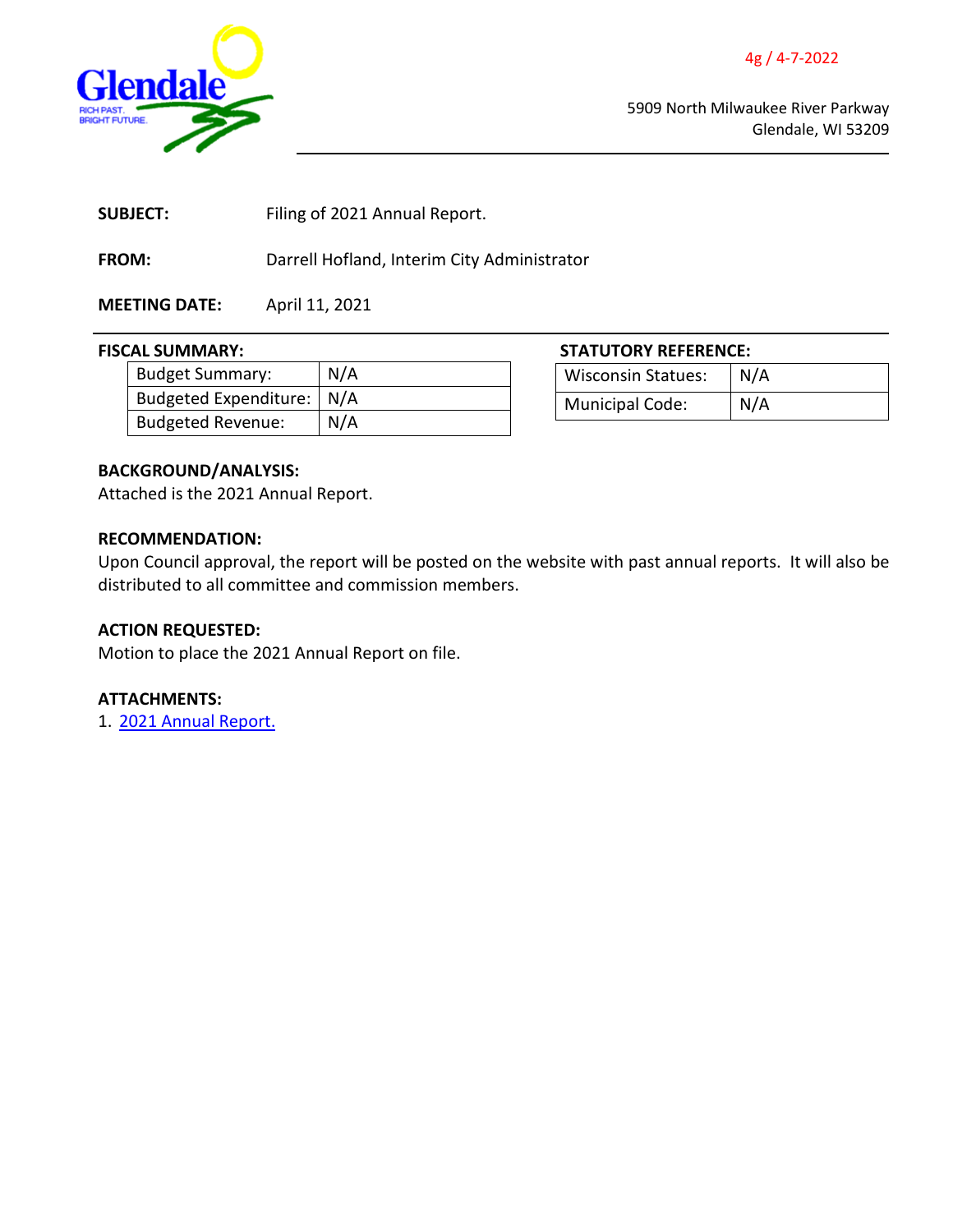<span id="page-12-0"></span>

| <b>SUBJECT:</b>      | Update on Complaint by Dawn Earle (Manchester Village Condos), 2450 W. Good<br>Hope Road, Unit #49, Glendale.                                     |  |
|----------------------|---------------------------------------------------------------------------------------------------------------------------------------------------|--|
|                      | Discussion and possible action on Unfair Housing Code for Assignment of "Duly"<br>Authorized Representative" consistent with Code Section 15.3.5. |  |
| <b>FROM:</b>         | Darrell Hofland, Interim City Administrator                                                                                                       |  |
| <b>MEETING DATE:</b> | April 11, 2022                                                                                                                                    |  |

| <b>Budget Summary:</b>       | N/A |
|------------------------------|-----|
| <b>Budgeted Expenditure:</b> | N/A |
| <b>Budgeted Revenue:</b>     | N/A |

# **FISCAL SUMMARY: STATUTORY REFERENCE:**

| Wisconsin Statues:   N/A |              |
|--------------------------|--------------|
| Municipal Code:          | Section 15.3 |

# **BACKGROUND/ANALYSIS:**

The week of March 28, the City of Glendale received an informal complaint by Dawn Earle, 2450 W. Good Hope Road, Unit #49, Glendale, WI. Her complaint involves a decision by Manchester Village Condo Board to remove a recently installed limestone path. Ms. Earle contends that the existing limestone path constitutes an accommodation to benefit her disability.

City Attorney Nathan Bayer conducted some preliminary research on this matter last week including a discussion with Ms. Earle, as well as the attorney for the Condo Association. Counsel for the Association indicated that his client had absolutely no issue with the limestone path and was content to leave it in place. However, the Association was compelled to remove the path as the result of a lawsuit filed by another resident at Manchester Village, who sought an injunction to have it removed. Mr. Bayer's preliminary findings are that this is most likely a civil matter between the parties.

Per Section 15.3 of the Code of Ordinances, it identifies that "any person aggrieved by any unlawful practice prohibited by the Chapter may file a complaint with the Common Council within thirty (30) days after the aggrieved person becomes aware of the alleged unlawful practice and no event more than sixty (60) days after the alleged unlawful practice has occurred. The Common Council or duly authorized representative shall receive each complaint and attempt to resolve each complaint. Failure to achieve a resolution acceptable to both parties and compliance with this Chapter shall cause the Common Council to forward the complaint and findings to appropriate state and federal agencies."

In order to expedite the City's ability to respond timely to a resident's official complaint, I would recommend that the Common Council officially delegate to the City Attorney, its responsibility to receive and attempt to resolve fair housing complaints.

# **RECOMMENDATION:**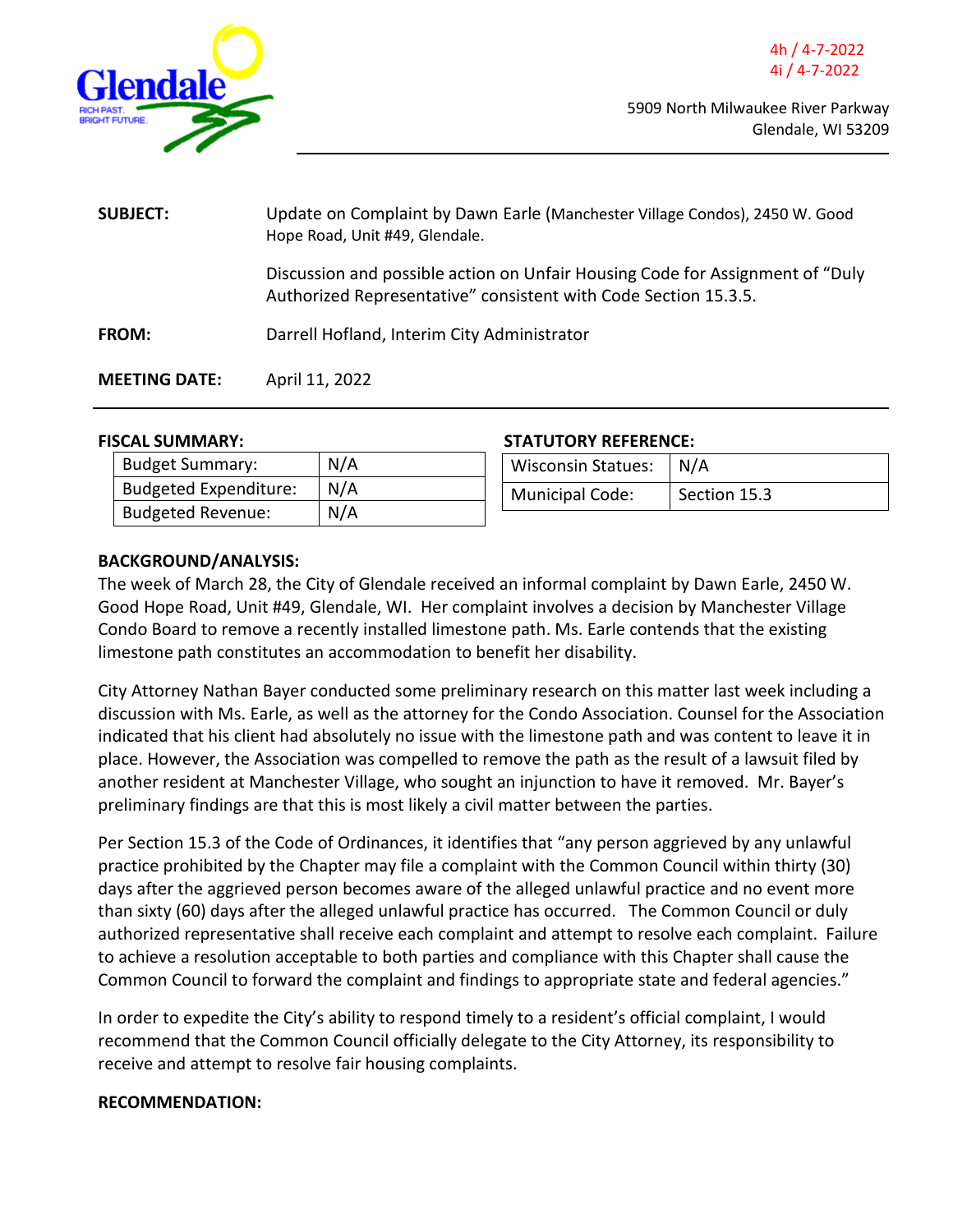

Staff recommends the Common Council delegate City Attorney Nathan Bayer as its "duly authorized representative" to receive and attempt to resolve fair housing complaints.

# **ACTION REQUESTED:**

Motion to approve City Attorney Nathan Bayer as its "duly authorized representative" per Section 15.3.5 to receive and attempt to resolve fair housing complaints.

# **ATTACHMENTS:**

None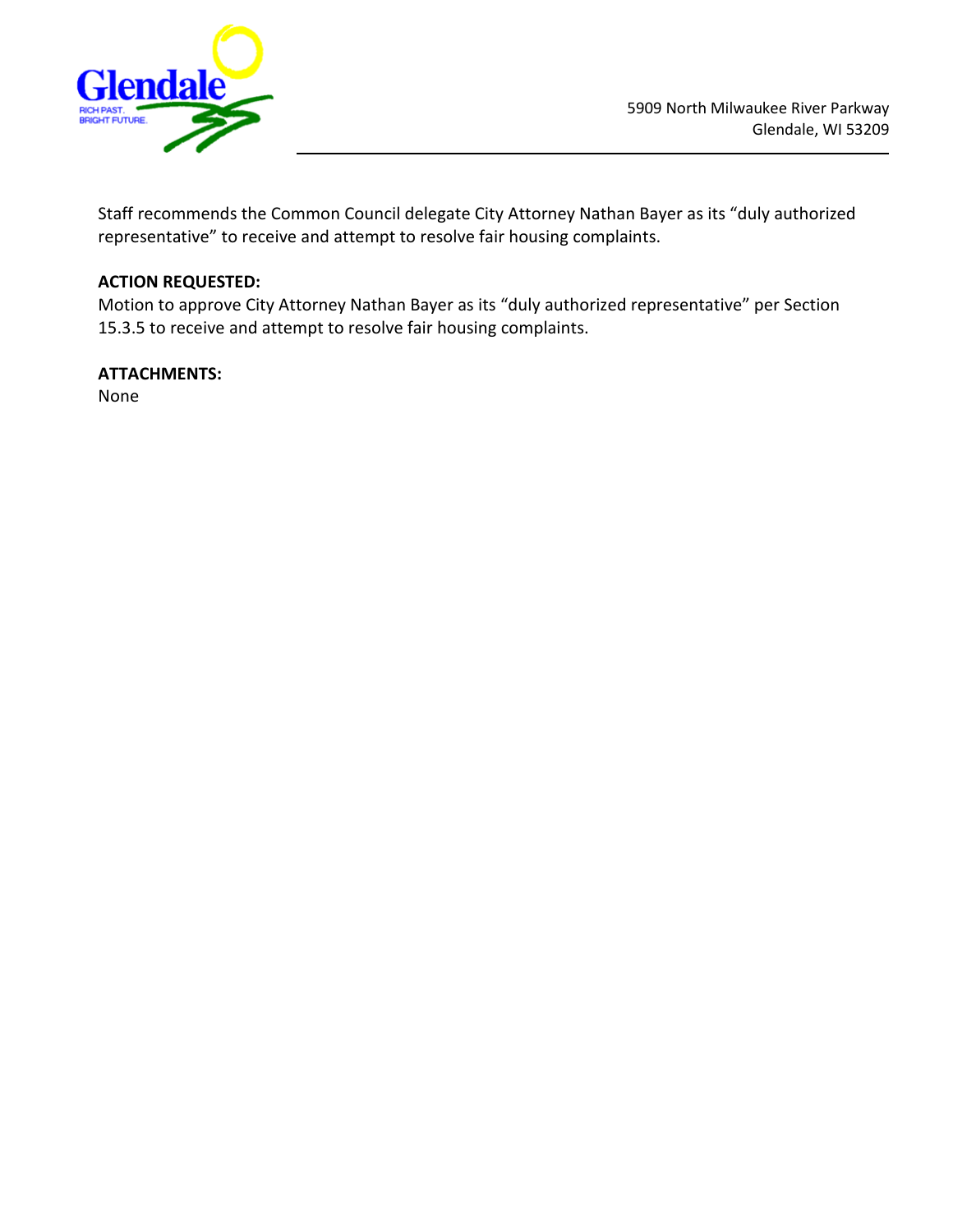4j / 4-7-2022

<span id="page-14-0"></span>

5909 North Milwaukee River Parkway Glendale, WI 53209

| <b>SUBJECT:</b>      | Authorization to Approve Contract Addendum No. 1 Installation/Abandonment of Vapor<br>Points and Site Maintenance Bender Road with the City's Environmental Consultant GZA<br>GeoEnvironmental, Inc. |  |
|----------------------|------------------------------------------------------------------------------------------------------------------------------------------------------------------------------------------------------|--|
| <b>FROM:</b>         | Charlie Imig, Director of Public Works                                                                                                                                                               |  |
| <b>MEETING DATE:</b> | April 11, 2022                                                                                                                                                                                       |  |

#### **FISCAL SUMMARY:**

| <b>Budget Summary:</b>      | <b>Environmental Fund</b> |
|-----------------------------|---------------------------|
| Budgeted Expenditure:   \$0 |                           |
| <b>Budgeted Revenue:</b>    | N/A                       |

| <b>STATUTORY REFERENCE:</b> |           |  |
|-----------------------------|-----------|--|
| <b>Wisconsin Statues:</b>   | NR 507.22 |  |
| <b>Municipal Code:</b>      | N/A       |  |

#### **BACKGROUND/ANALYSIS:**

On May 24, 2021, the Council approved contracting with GZA GeoEnvironmental, Inc. (GZA) for a three-year contract as a consultant for environmental services related to the Bender Road Landfill.

Recently, elevated methane values were reported at the Bender Road Landfill, through semiannual sampling by GZA. Subsequently, GZA is presenting a revised Contract Addendum No. 1 to their May 6, 2021 Proposal for Services. This revised scope of work includes the installation of vapor points VP-7 and VP-34, assessment and abandonment of historic vapor points VP-11 and VP-12, and routine site maintenance.

The semi-annual June 2021 methane monitoring conducted by GZA identified elevated levels of methane and the lower explosive level (LEL) above the NR 507.22 limits outside of the known limits of filling. Elevated LELs were reported in gas monitoring wells GM-4R and GM-8.

To further delineate the extent of methane gas, the location of gas monitoring well GM-13AR was installed on January 18, 2022, to replace the former location of GM-13A. The January 2022 follow-up gas monitoring of the newly installed GM-13AR reported a lower LEL at 2%. Continued monitoring will be conducted at GM-13AR to further evaluate the methane conditions.

Due to the reported elevated LELs at the landfill, GZA conducted a site inspection to determine the condition of vapor points that are installed along the existing vapor trench on the south side of Bender Road. During the inspection, vapor point VP-7 was not located, which was reported to have been installed west of GM-8. The location of VP-7 would allow for venting of methane gas before the gas migrates south of Bender Road and potentially migrating within existing buildings. Based on the elevated methane reported recently in GM-8 and GM-4R, VP-7 and an additional vapor point should be installed to provide additional venting of the methane.

The fee for the Contract Addendum No. 1 is \$21,300. The scope of this service is not budgeted.

## **RECOMMENDATION:**

Based upon the understanding of the background and the need to ensure methane concentrations do not represent a potential hazard to human health and nearby enclosed structures, Staff is recommending approval of the scope of services.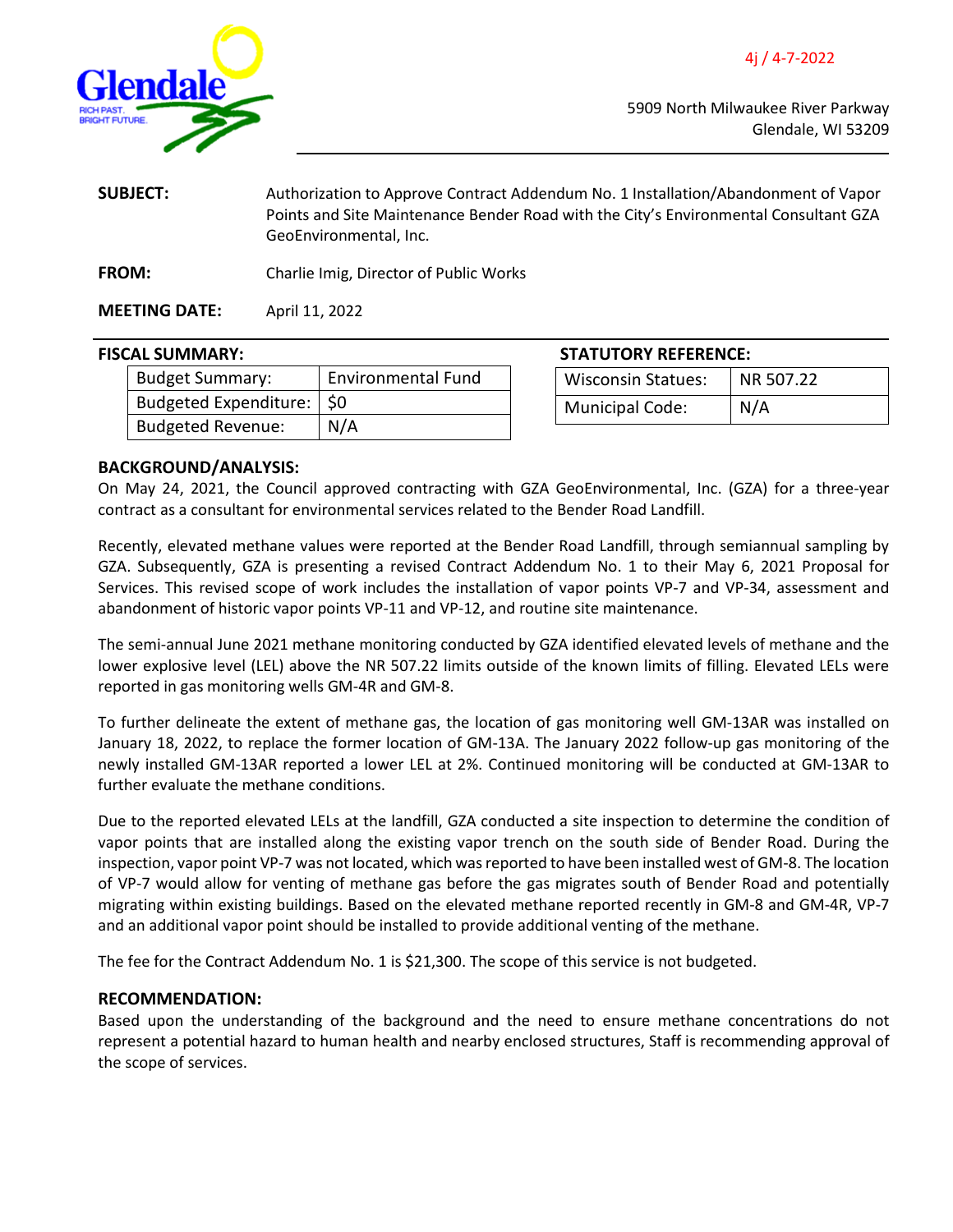

Since this requested expenditure is not budgeted in the City's (Special Revenue) 2022 Environmental Fund, a resolution will be presented to the Council at a future meeting to amend the Environmental Fund's budget. The estimated end of year 2022 fund balance in the Environmental Fund is \$1,038,750.

# **ACTION REQUESTED:**

Motion to approved Contract Addendum No. 1 Installation/Abandonment of Vapor Points and Site Maintenance Bender Road with the City's Environmental Consultant GZA GeoEnvironmental, Inc., Brookfield, WI in the amount of \$21,300.

## **ATTACHMENTS:**

1. [GZA Contract Addendum No. 1 Installation/Abandonment of Vapor Points and Site Maintenance Bender Road](https://www.glendale-wi.org/DocumentCenter/View/2528/GZA-Contract-Addendum-No-1-Installation-Abandonment-of-Vapor-Points-and-Site-Maintenance-Bender-Road) [Landfill letter](https://www.glendale-wi.org/DocumentCenter/View/2528/GZA-Contract-Addendum-No-1-Installation-Abandonment-of-Vapor-Points-and-Site-Maintenance-Bender-Road)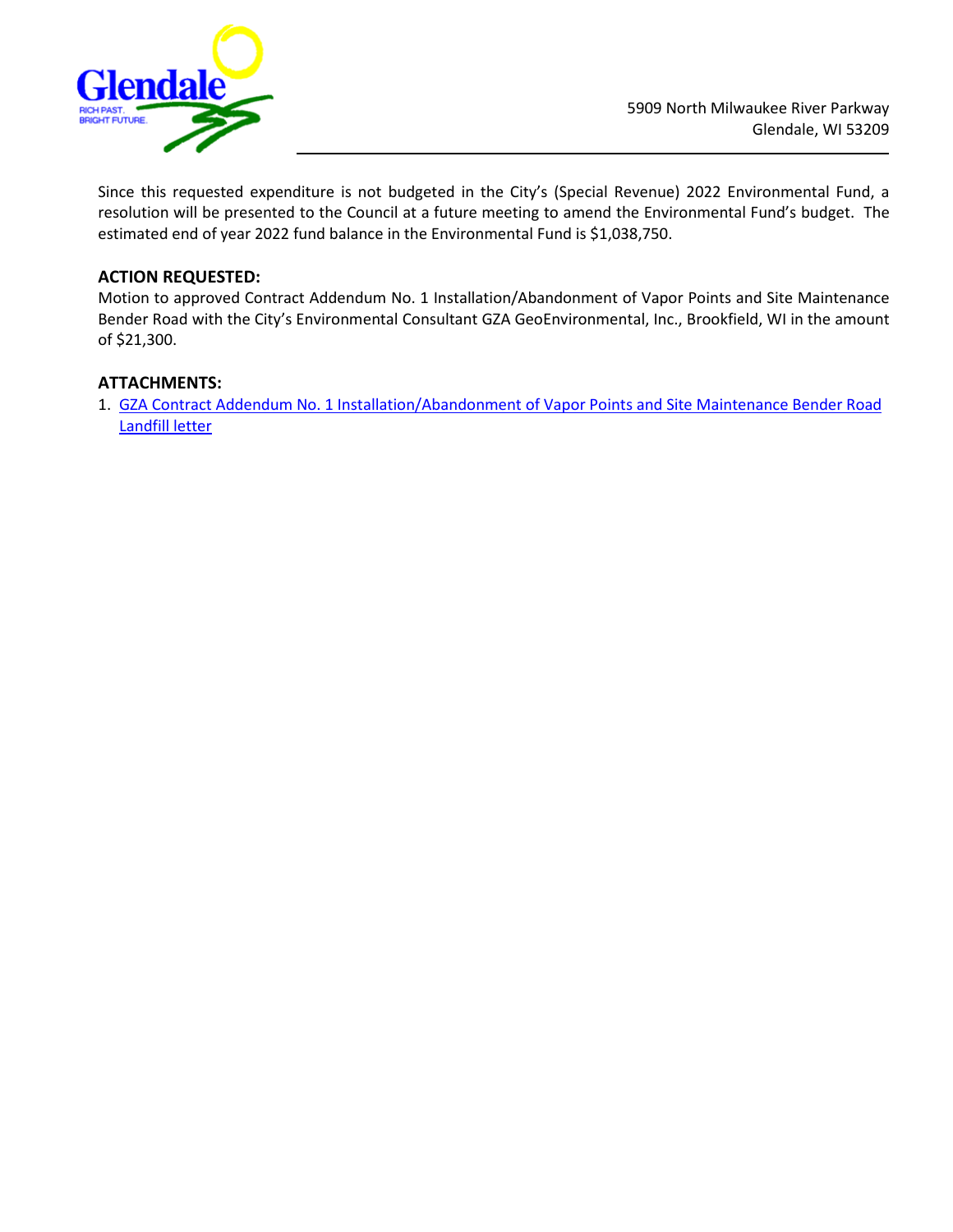## 4k / 4-7-2022

<span id="page-16-0"></span>

5909 North Milwaukee River Parkway Glendale, WI 53209

**SUBJECT:** Authorization to replace the inoperable lighting fixtures at the Richard E. Maslowski Park Veteran's Memorial.

**FROM:** Charlie Imig, Director of Public Works

**MEETING DATE:** April 11, 2022

| <b>Budget Summary:</b>      | <b>Capital Projects Fund</b> |
|-----------------------------|------------------------------|
| Budgeted Expenditure:   \$0 |                              |
| <b>Budgeted Revenue:</b>    | N/A                          |

# **FISCAL SUMMARY: STATUTORY REFERENCE:**

| <b>Wisconsin Statues:</b> | N/A |
|---------------------------|-----|
| <b>Municipal Code:</b>    | N/A |

#### **BACKGROUND/ANALYSIS:**

The lighting at the Veteran's Memorial in Richard E. Maslowski Park has begun to fail. Staff has already replaced five of the seven, inground, lights that illuminate the stone columns. Additionally, one of the three in-ground United States flagpole lights were also replaced in 2020. Fortunately, the previous repairs were accomplished under the warranty. Unfortunately, the current failures are no longer covered under warranty.

From what is understood, the lights have been subjected to moisture, since they are placed at grade level. The replacement fixtures addressed this issue through a better seal. Of course, with freeze and thaw, as well as other environmental factors, nothing is guaranteed.

The purchased of the replacement fixtures is not budgeted. Subsequently, staff has solicited quotes for the replacement fixtures, including labor.

Staff reached out to three electricians and only two responded. The two quotes were received, reviewed and tabulated for the replacement of inoperative lighting at the Veteran's Memorial in Richard E. Maslowski Park, as well have one spare fixture on hand for any future failures. Upon confirmation of the quotes, Hurt Electric, Inc. was the low bid for this project.

| 1. Hurt Electric, Inc.:                    | \$14,920 |
|--------------------------------------------|----------|
| 2. Outdoor Lighting Construction Co, Inc.: | \$15,642 |

The quotes include three rectangular fixtures, one round fixture, labor and an estimated freight cost. There is a minimum ten-week lead time for the fixtures. Additionally, Hurt Electric is listed as a Disadvantaged Business Enterprise (DBE). A DBE is any small business at least 51% owned, operated and fully controlled on a daily basis by a member or members of the groups listed below. A member or members of the listed groups must own at least 51% of the stock issued. Groups include:

- African Americans
- Asian-Indian Americans
- Asian-Pacific Americans
- Hispanic Americans
- Native Americans
- Women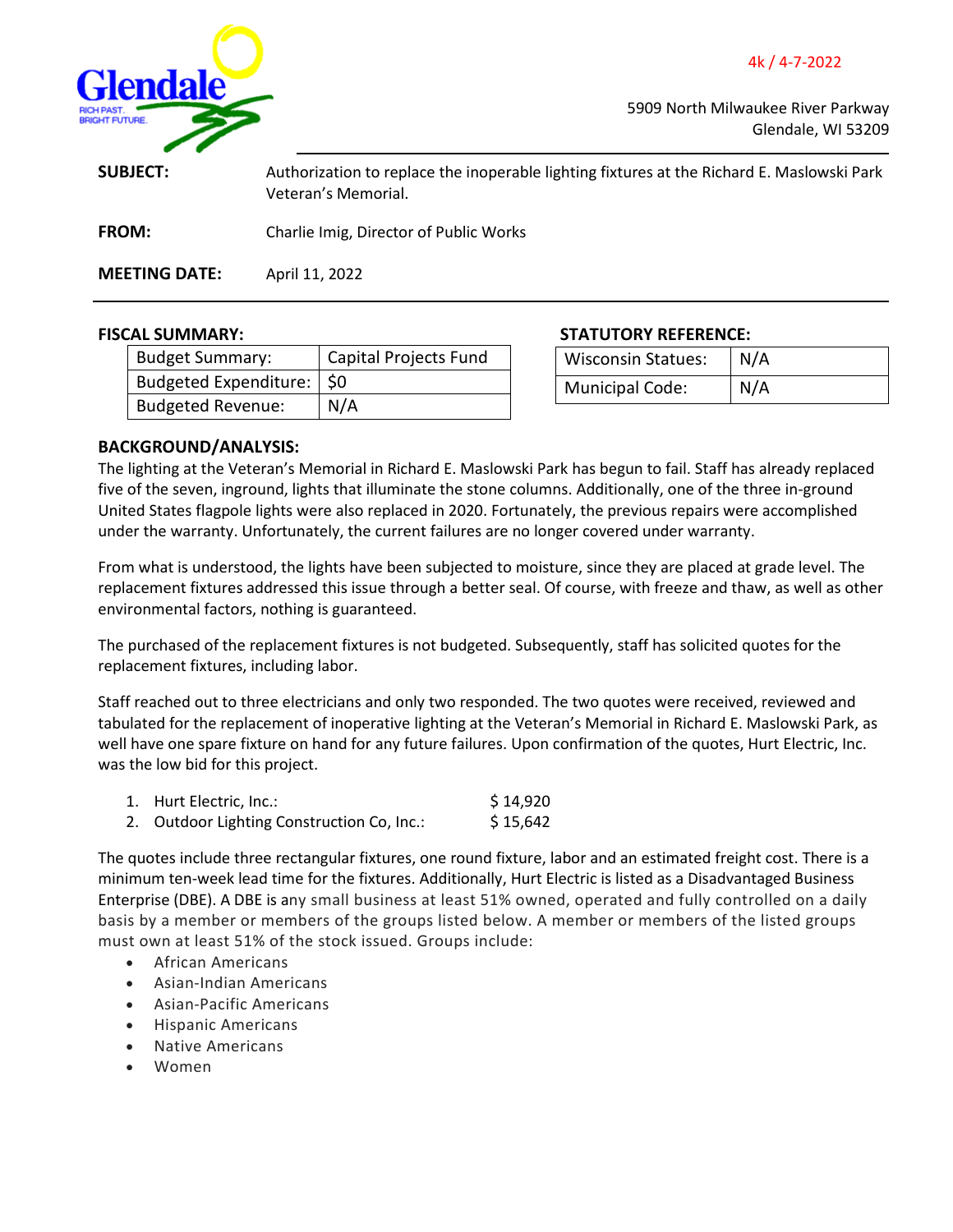

# **RECOMMENDATION:**

Staff recommends the approval of the lowest bid contract for the replacement of inoperable lighting fixtures at the Veteran's Memorial in Richard E. Maslowski Park.

The replacement of these lighting fixtures is not budgeted in 2022.

Within the approved 2022 Capital Projects Fund budget, \$50,000 is budgeted for the City's annual program to install LED street light upgrades and install street light replacement poles. Staff recommends that the \$14,920 amount to replace the inoperable fixtures be expended from this account, thus reducing the amount allocated for the annual program.

# **ACTION REQUESTED:**

Motion to approved contract for the replacement of inoperable lighting fixtures at the Veteran's Memorial in Richard E. Maslowski Park with Hurt Electric, Inc., Wauwatosa, WI in the amount of \$14,920.

## **ATTACHMENTS:**

1. [Bid Summary](https://www.glendale-wi.org/DocumentCenter/View/2530/Attachment---2022-RFQ---REMP-Veterans-Memorial-Lighting-Replacement-Bid-Summary)